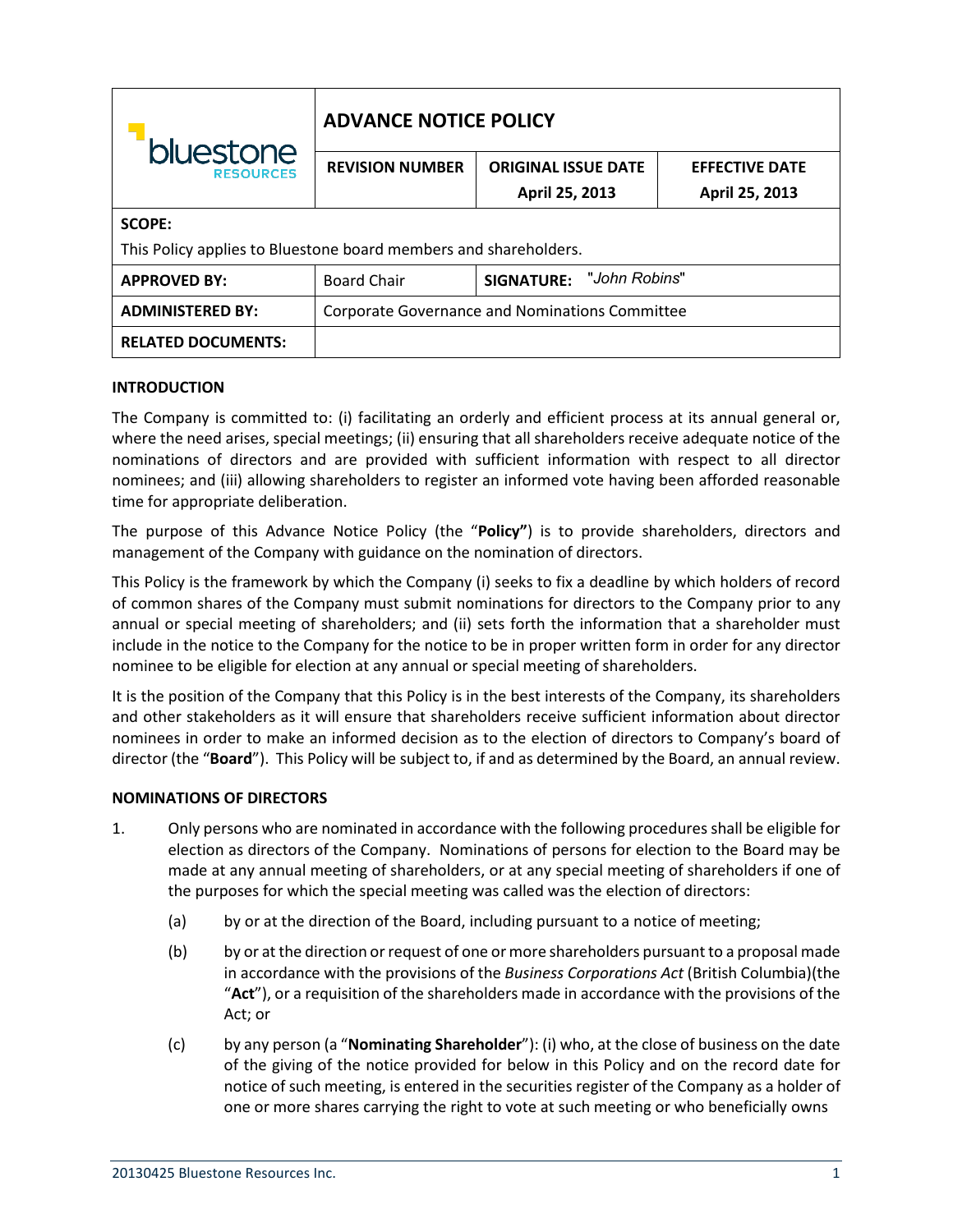shares that are entitled to be voted at such meeting; and (ii) who complies with the notice procedures set forth below in this Policy.

- 2. In addition to any other requirements under applicable laws, for a nomination to be validly made by a Nominating Shareholder, the Nominating Shareholder must have given timely notice thereof in proper written form to the Secretary of the Company at the principal executive offices of the Company.
- 3. To be timely, a Nominating Shareholder's notice to the Secretary of the Company must be made:
	- (a) in the case of an annual meeting of shareholders, not less than 30 nor more than 65 days prior to the date of the annual meeting of shareholders; provided, however, that in the event that the annual meeting of shareholders is to be held on a date that is less than 50 days after the date (the "**Notice Date**") on which the first public announcement of the date of the annual meeting was made, notice by the Nominating Shareholder may be made not later than the close of business on the tenth  $(10<sup>th</sup>)$  day following the Notice Date; and
	- (b) in the case of a special meeting (which is not also an annual meeting) of shareholders called for the purpose of electing directors (whether or not called for other purposes), not later than the close of business on the fifteenth  $(15<sup>th</sup>)$  day following the day on which the first public announcement of the date of the special meeting of shareholders was made.

The time periods for the giving of a Nominating Shareholder's notice set forth above shall in all cases be determined based on the original date of the applicable annual meeting or special meeting of shareholders, and in no event shall any adjournment or postponement of a meeting of shareholders or the announcement thereof commence a new time period for the giving of such notice.

- 4. To be in proper written form, a Nominating Shareholder's notice to the Secretary of the Company must set forth:
	- (a) the effective date of the information in the Nominating Shareholder's notice, which date shall be within 10 calendar days of the date of delivery of such notice to the Company;
	- (b) as to each person whom the Nominating Shareholder proposes to nominate for election as a director:
		- (i) the name, age, business address and residential address of the person;
		- (ii) the principal occupation or employment of the person for the 5 year period preceding the effective date of the Notice;
		- (iii) the citizenship of such person;
		- (iv) the class or series and number of shares in the capital of the Company which are controlled or which are owned beneficially or of record by the person as of the record date for the meeting of shareholders (if such date shall then have been made publicly available and shall have occurred) and also as of the date of such notice;
		- (v) the amount and material terms of any other securities, including any options, warrants or convertible securities, in the capital of the Company, which are controlled or which are owned beneficially or of record by the person as of the record date of the meeting of shareholders (if such date shall then have been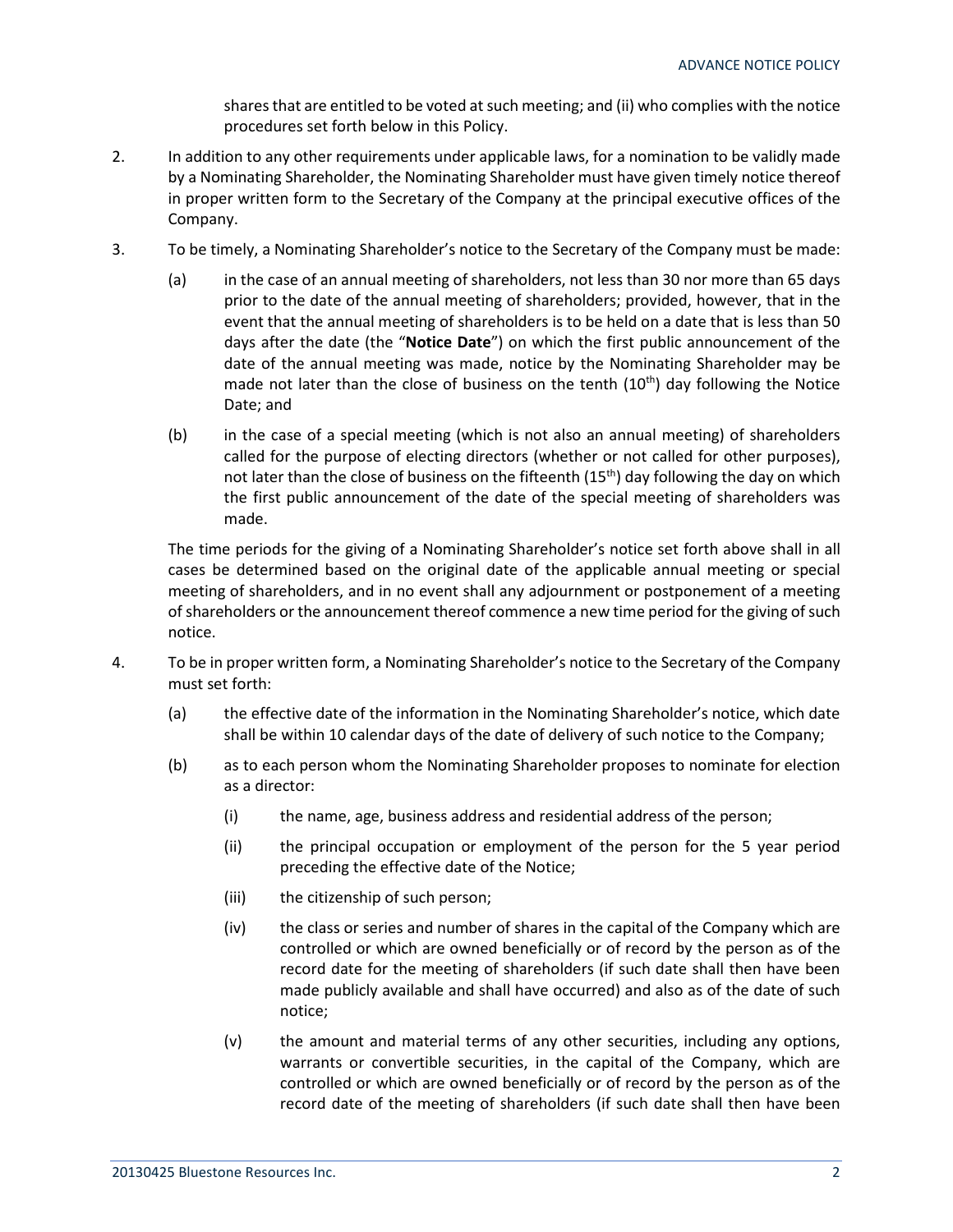made publicly available and shall have occurred) and also as of the date of such notice;

- (vi) a personal information form in the form prescribed by the principal stock exchange on which the shares of the Company then trade; and
- (vii) any other information relating to the person that would be required to be disclosed in a dissident's proxy circular in connection with solicitations of proxies for election of directors pursuant to the Act and Applicable Securities Laws (as defined below); and
- (c) as to the Nominating Shareholder giving the notice, all particulars relating to any proxy, contract, agreement, arrangement, understanding or relationship pursuant to which such Nominating Shareholder has a right to vote or direct the voting of any shares of the Company and any other information relating to such Nominating Shareholder that would be required to be made in a dissident's proxy circular in connection with solicitations of proxies for election of directors pursuant to the Act and Applicable Securities Laws (as defined below).

The Company may require any proposed nominee to furnish such other information as may reasonably be required by the Company to determine the eligibility of such proposed nominee to serve as an independent director of the Company or that could be material to a reasonable shareholder's understanding of the independence, or lack thereof, of such proposed nominee.

- 5. No person shall be eligible for election as a director of the Company unless nominated in accordance with the provisions of this Policy; provided, however, that nothing in this Policy shall be deemed to preclude discussion by a shareholder (as distinct from the nomination of directors) at a meeting of shareholders of any matter in respect of which it would have been entitled to submit a proposal pursuant to the provisions of the Act or the discretion of the Chairman. The Chairman of the meeting shall have the power and duty to determine whether a nomination was made in accordance with the procedures set forth in this Policy and, if any proposed nomination is not in compliance with this Policy, to declare that such defective nomination shall be disregarded.
- 6. For purposes of this Policy:
	- (a) "**public announcement**" shall mean disclosure in a press release reported by a national news service in Canada, or in a document publicly filed by the Company under its profile on the System of Electronic Document Analysis and Retrieval at www.sedar.com; and
	- (b) "**Applicable Securities Laws**" means the applicable securities legislation of each relevant province and territory of Canada, as amended from time to time, the rules, regulations and forms made or promulgated under any such statute and the published national instruments, multilateral instruments, policies, bulletins and notices of the securities commission and similar regulatory authority of each province and territory of Canada.
- 7. Notwithstanding any other provision of this Policy, notice given to the Secretary of the Company pursuant to this Policy may only be given by personal delivery, and shall be deemed to have been given and made only at the time it is served by personal delivery to the Secretary at the address of the principal executive offices of the Company; provided that if such delivery is made on a day which is a not a business day or later than 5:00 p.m. (Vancouver time) on a day which is a business day, then such delivery shall be deemed to have been made on the subsequent day that is a business day.
- 8. Notwithstanding the foregoing, the Board may, in its sole discretion, waive any requirement in this Policy. This Policy may be amended by the Board to adopt such laws, regulations, forms, rules